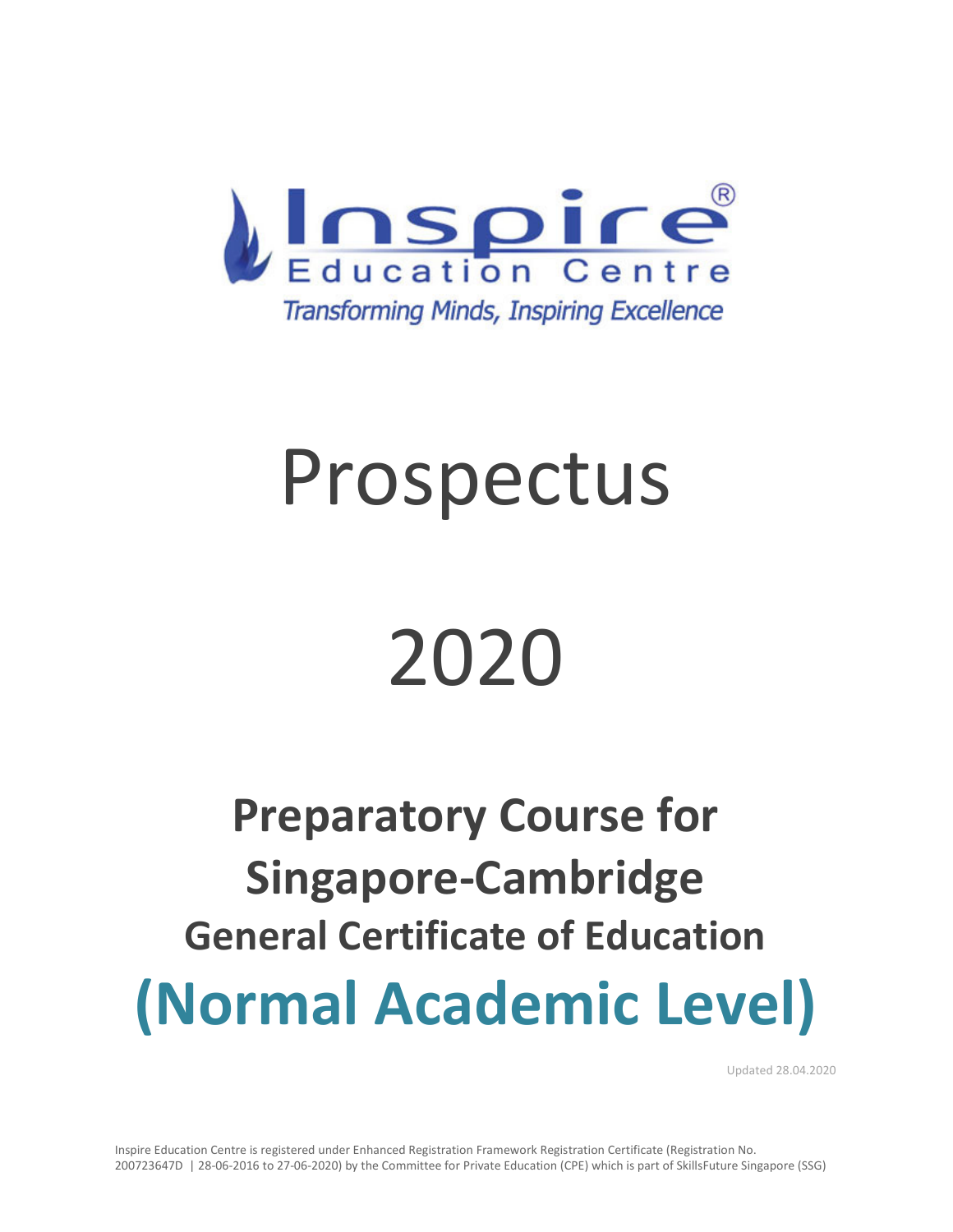

# **Why Choose INSPIRE?**

- Established since 2007
- Registered with the Ministry of Education, Singapore till 2010
- Currently registered with the Committee for Private Education, which is part of SkillsFuture Singapore
- 12 years of experience nurturing students
- High success rate for progression to further education
- Build up your child for positive outcomes
- Dedicated teachers who truly care
- Small conducive class size
- Structured curriculum & lessons throughout the year
- Progress reports & awards for good progress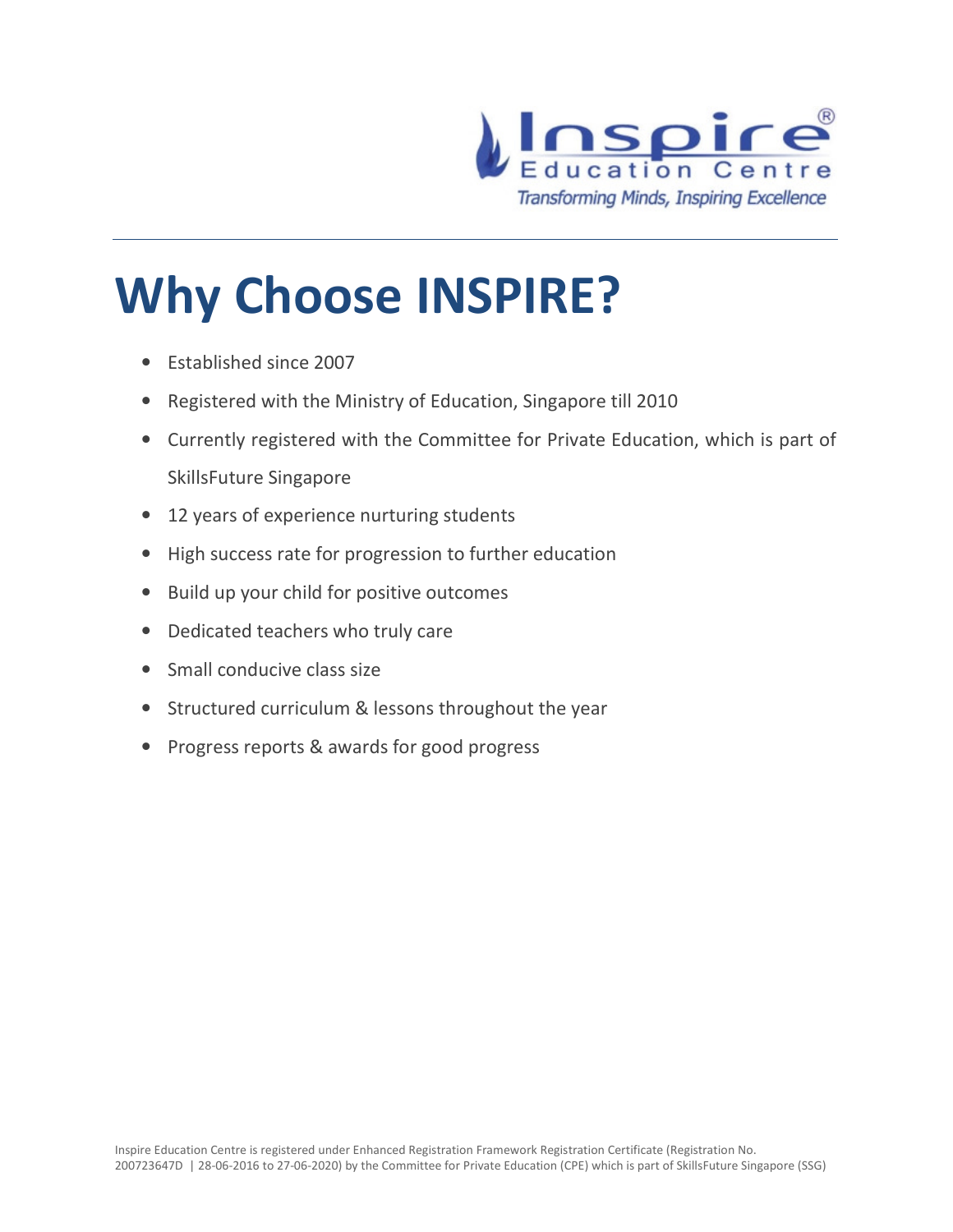

### **Course Information**

- The GCE Normal Academic Level (GCE N Level) examination is an internationally recognised examination set by the Ministry of Education, Singapore and University of Cambridge Local Examinations Syndicate, United Kingdom.
- Students enrolled for this course will take the examination as a private candidate.
- Students need to take 4 subjects (for ITE Nitec entry) or 5 subjects (for applications to private diploma foundation programmes) for N-Level examinations.

### **Course Requirements**

Students enrolling must

- Have completed 8 years of formal education or middle school / lower secondary education.
- Be at least 15 years old on Jan 1st of the year of examination.
- Have a pass in Lower Secondary English (in student's respective school) or IELTS 4.5 or equivalent or pass INSPIRE's internal English entry test.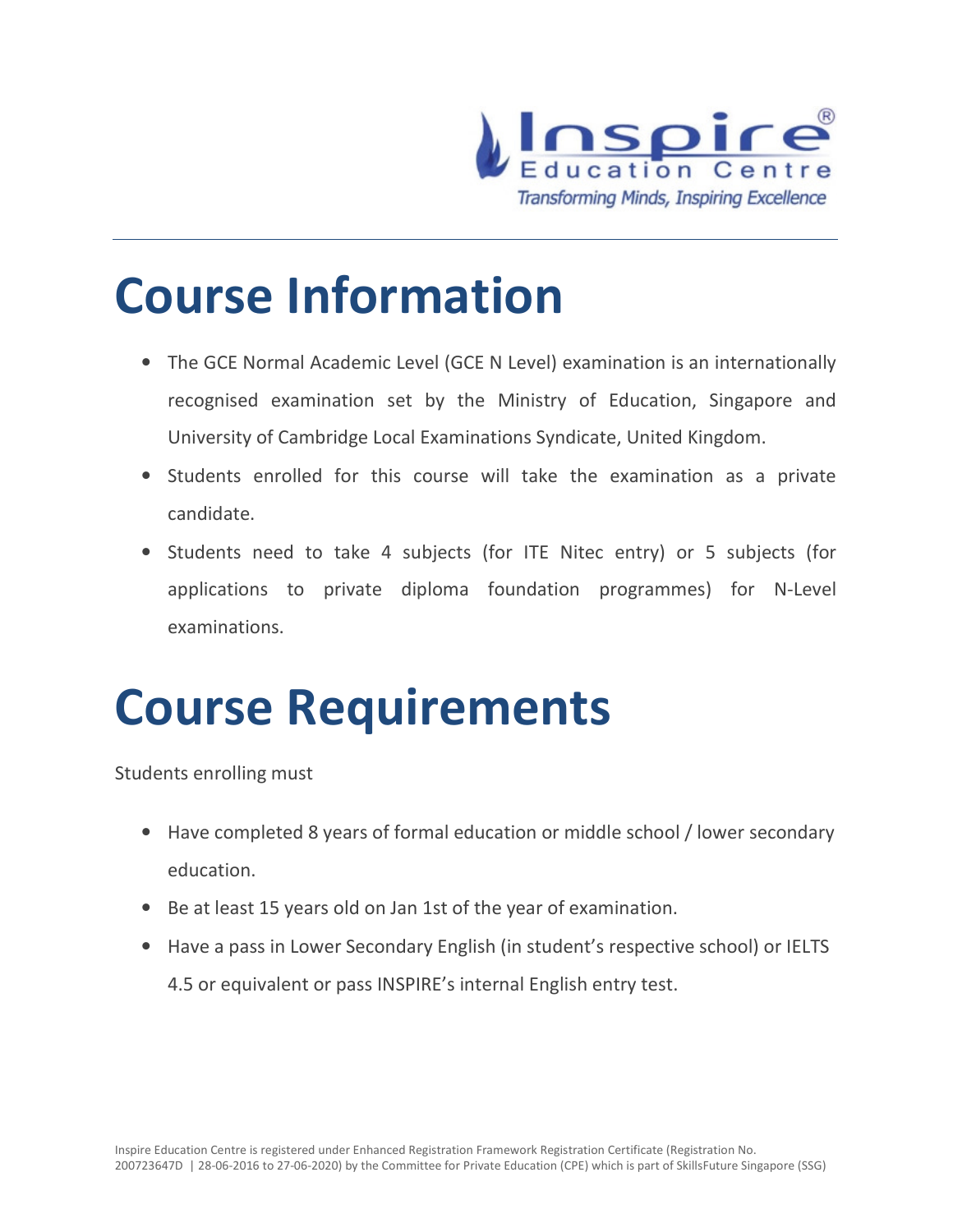

### **Course Duration**

- Jan 13 to Oct 12, 2020
- Ongoing intake till May 2020 (Jan May: On 13th of every month)
- Classes are ongoing throughout the year except for public holidays and stated school holidays. There is no term break.
- Classes are generally on Mondays to Fridays from 9am to 12pm with an hour lunch break and 1pm to 3pm.
- Full-time: 3h x 5 days x 9 months Total contact hours: 468h.
- Part-time: 2h x 3 days x 9 months Total contact hours: 216h.

#### **Course Delivery**

- Average teacher to student ratio is 1:9 to 18.
- Face-to-face and online classes.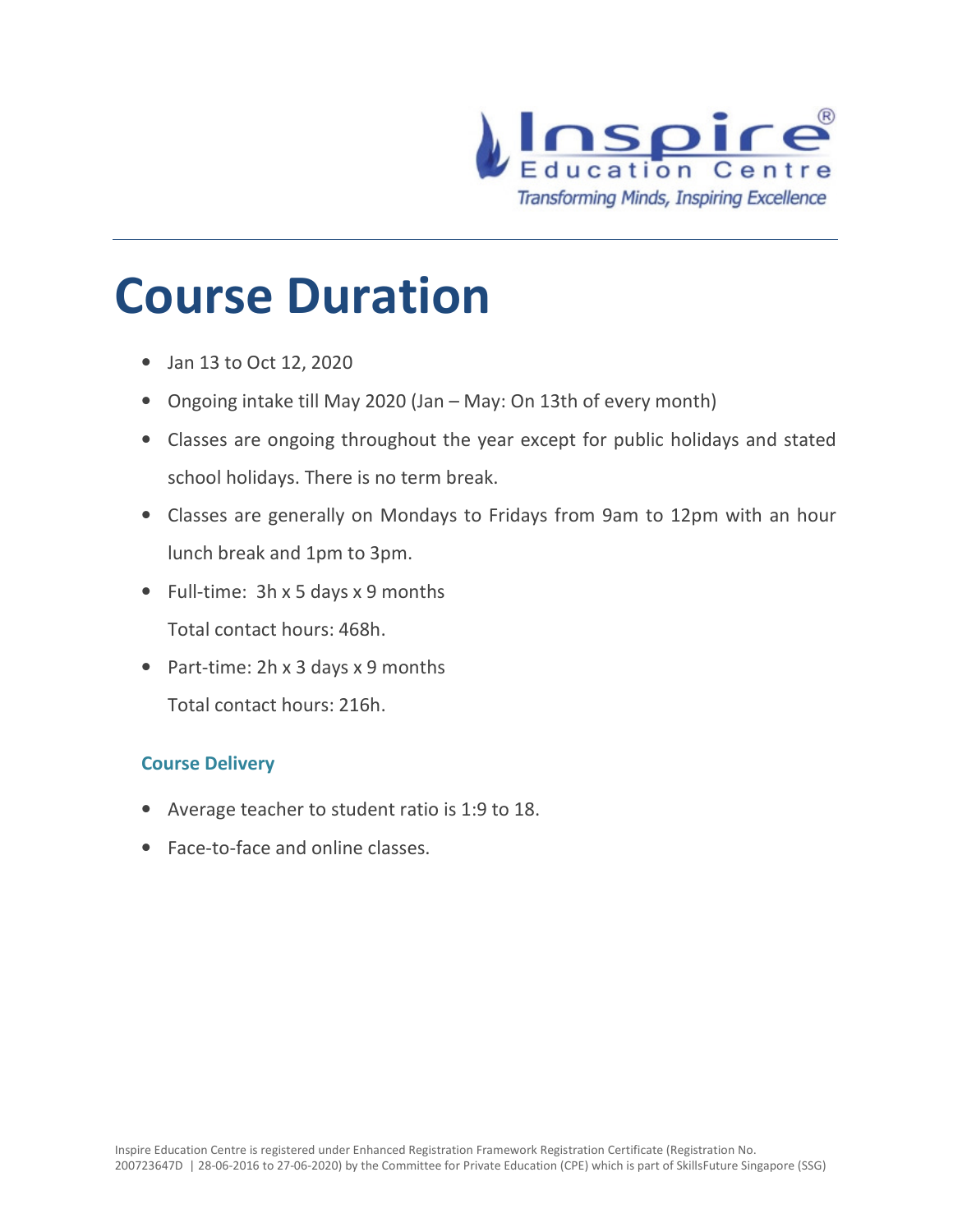

### **Exams / Assessments**

#### **Internal Assessments**

• English and Mathematics Placement Tests (first day), class test, mid-year exam and final prelim exams in August.

#### **External Examination**

• The Singapore-Cambridge General Certificate of Education Normal (Academic Level) Examination in September - October.

#### **Expected Examination Results Release Date**

• Results are released usually in December the same year of the examination.

#### **Course Completion**

• Students have to sit for the Singapore-Cambridge General Certificate of Education (Normal Academic Level) Examination in order to complete the course.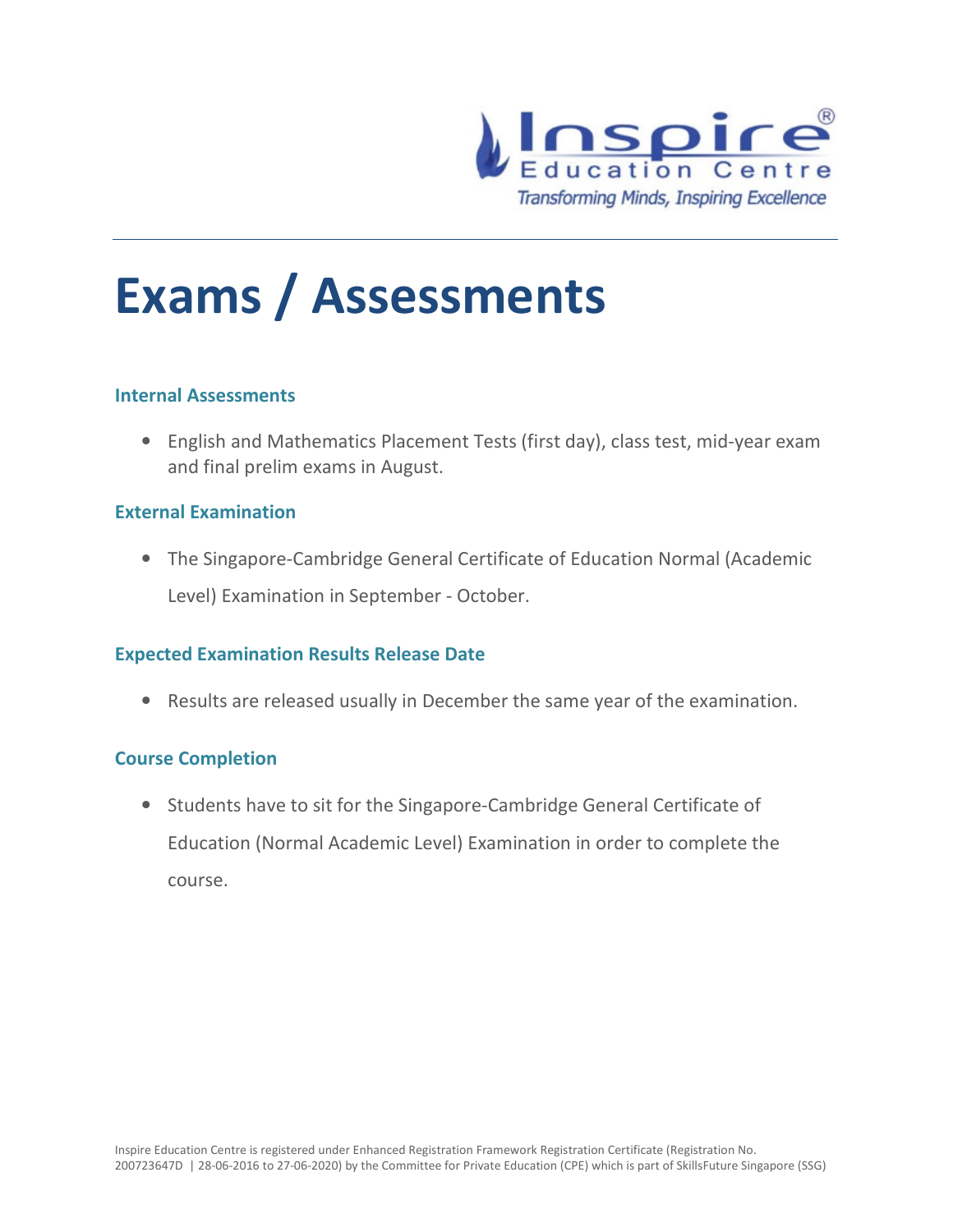

## **Subjects Offered**

The subjects being offered at INSPIRE are:

- **English**
- **Mathematics (Math)**
- **Social Studies (SS) + History Elective (Hist Elec)**
- **Social Studies (SS) + Literature Elective (Lit Elec)**
- **Literature in English (Lit)**
- **Principles of Accounts (POA)**

^ Other subjects (e.g. Mother Tongue, Science (Theory / Practical) may be registered for the examination.

# MOE exam registration will be handled by the centre for students.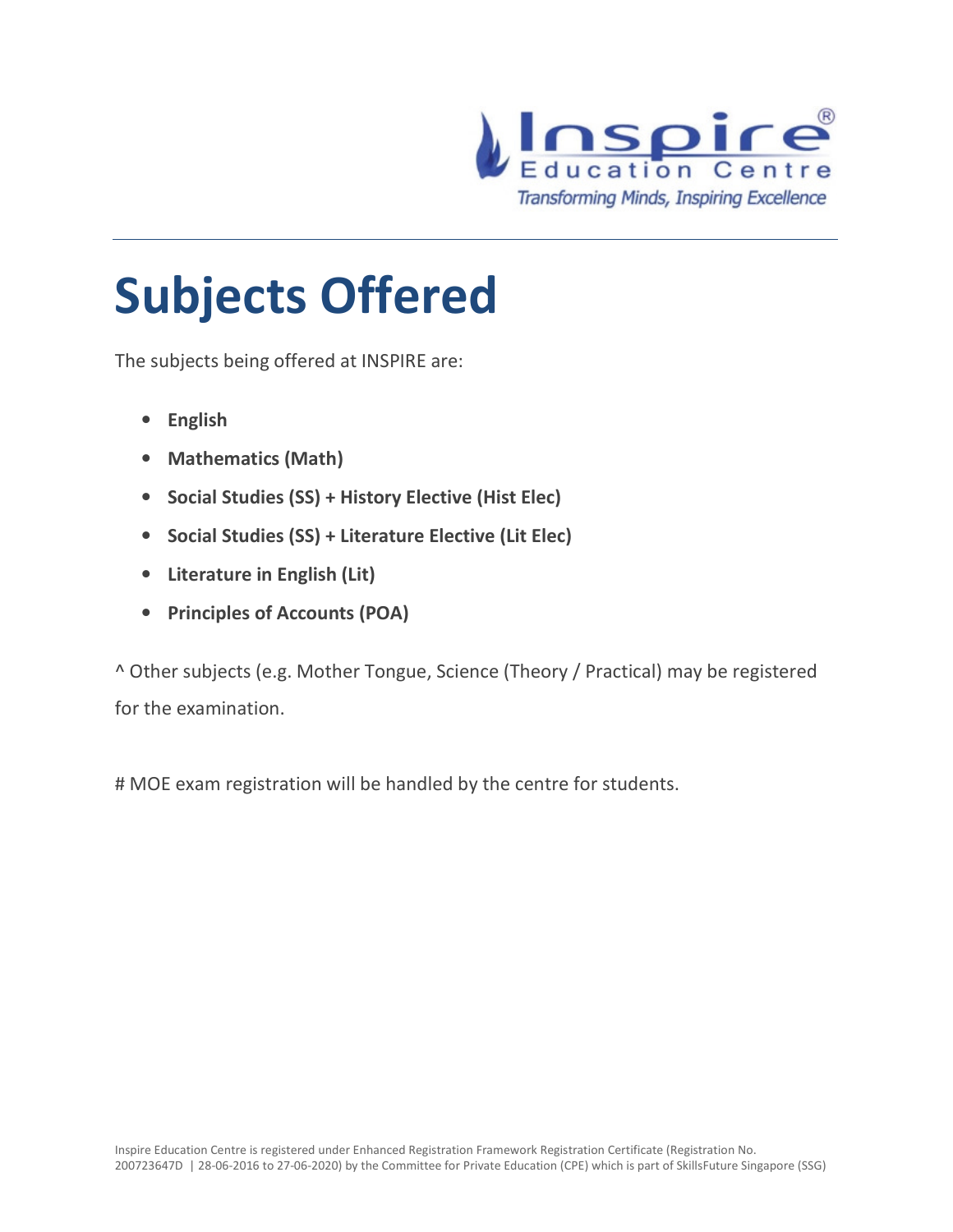

### **Course Fees**

To be enrolled as a student for this preparatory course, students have to take a

**minimum of 3 subjects** and sign a **PEI-Student Contract**.

| <b>Course Application Fee</b>                                | \$300                                     |
|--------------------------------------------------------------|-------------------------------------------|
| (Payable upon application & non-refundable)                  |                                           |
|                                                              |                                           |
| <b>MOE Exam Fee</b>                                          | Approximately \$80 per subject            |
| (Payable on April 1)                                         |                                           |
|                                                              |                                           |
| <b>Course Fee</b>                                            | <b>Total Course Fee</b>                   |
| *English, Math, Lit, SS + Hist/Lit                           | <b>(Excluding Course Application Fee)</b> |
| (Note: SS + Hist Elec or SS + Lit Elec counted as 1 subject) |                                           |
| 3 Subjects*                                                  | \$5,028                                   |
|                                                              |                                           |
| 4 Subjects*                                                  | \$6,368                                   |
|                                                              |                                           |
| Additional Subject - Principles of Accounts                  | \$2,240                                   |
|                                                              |                                           |

#### **Course Fee Schedule – 8 Instalments**

\* Subjects listed under Course Fee table

| <b>Fee</b><br>(Due on 12th of every month) | 3 Subjects* | 4 Subjects* | <b>Additional Subject - POA</b> |
|--------------------------------------------|-------------|-------------|---------------------------------|
| Per month instalment<br>$(Jan - Jul)$      | \$628.50    | \$796       | \$280                           |
| Last instalment<br>$(Aug + Sep)$           | \$1,257     | \$1,592     | \$560                           |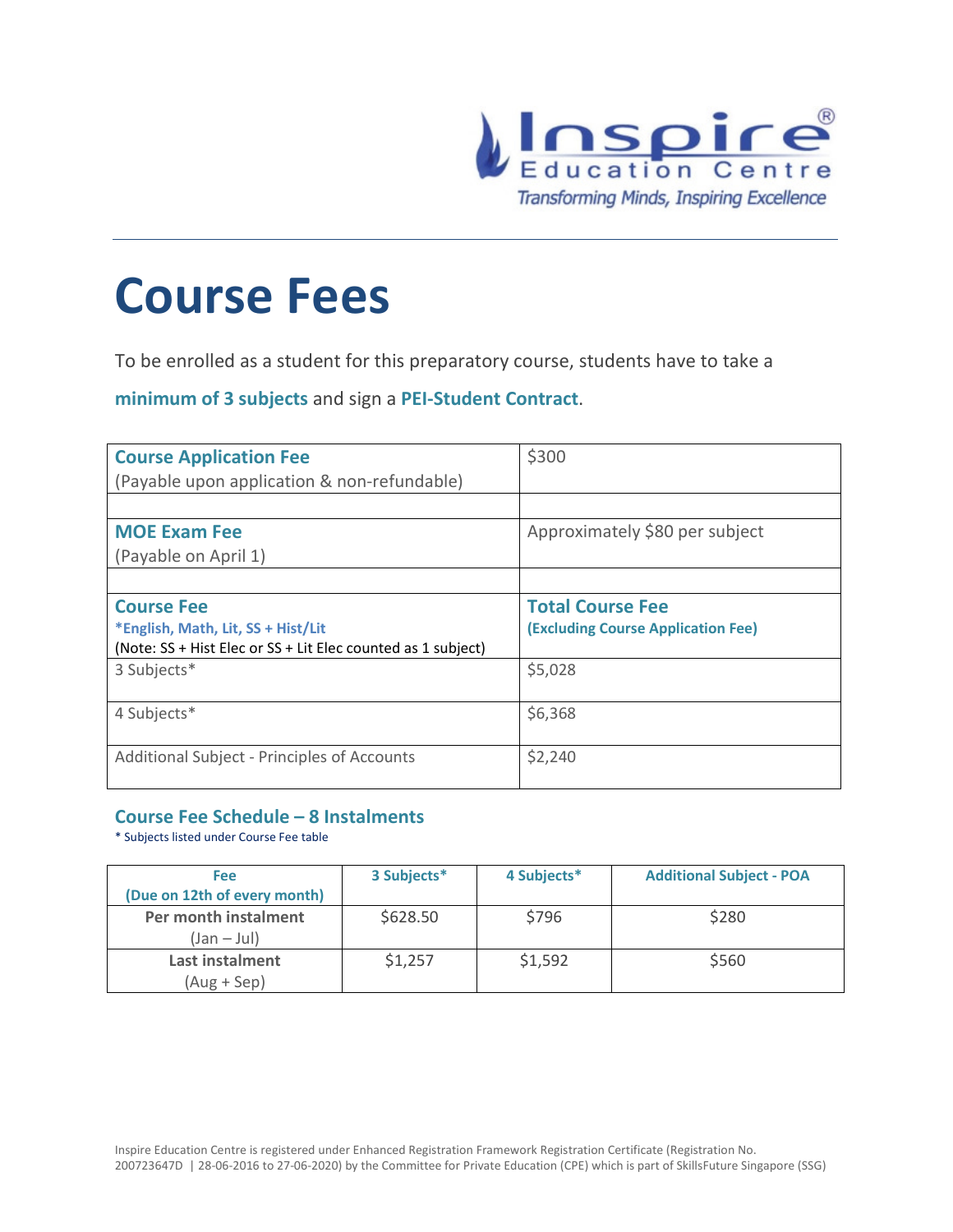

# **Refund Policy**

#### **Cooling Period**

- New students are given a cooling period of **SEVEN** working days from the signing of the PEI-Student Contract.
- A student is able to withdraw from the course with a submission of a written notice within these 7 working days, even if the course commencement date has passed.
- The student will be entitled to the maximum refund amount as stated in the PEI-Student Contract.
- After the expiry of the 7-day cooling off period, the refund policy below will apply for any withdrawal upon receipt of a written notice of cancellation.

#### **Refund Policy**

| % of [the amount of the fees paid | If Student's written notice of                   |
|-----------------------------------|--------------------------------------------------|
| under Schedule B and C] of        | withdrawal is received                           |
| <b>PEI-Student Contract</b>       |                                                  |
| 20                                | More than 7 days before the Course               |
|                                   | <b>Commencement Date</b>                         |
| 15                                | Before, but not more than 7 days before the      |
|                                   | <b>Course Commencement Date</b>                  |
| 10                                | After, but not more than 1 days after the Course |
|                                   | <b>Commencement Date</b>                         |
| 0                                 | More than 1 day after the Course                 |
|                                   | <b>Commencement Date</b>                         |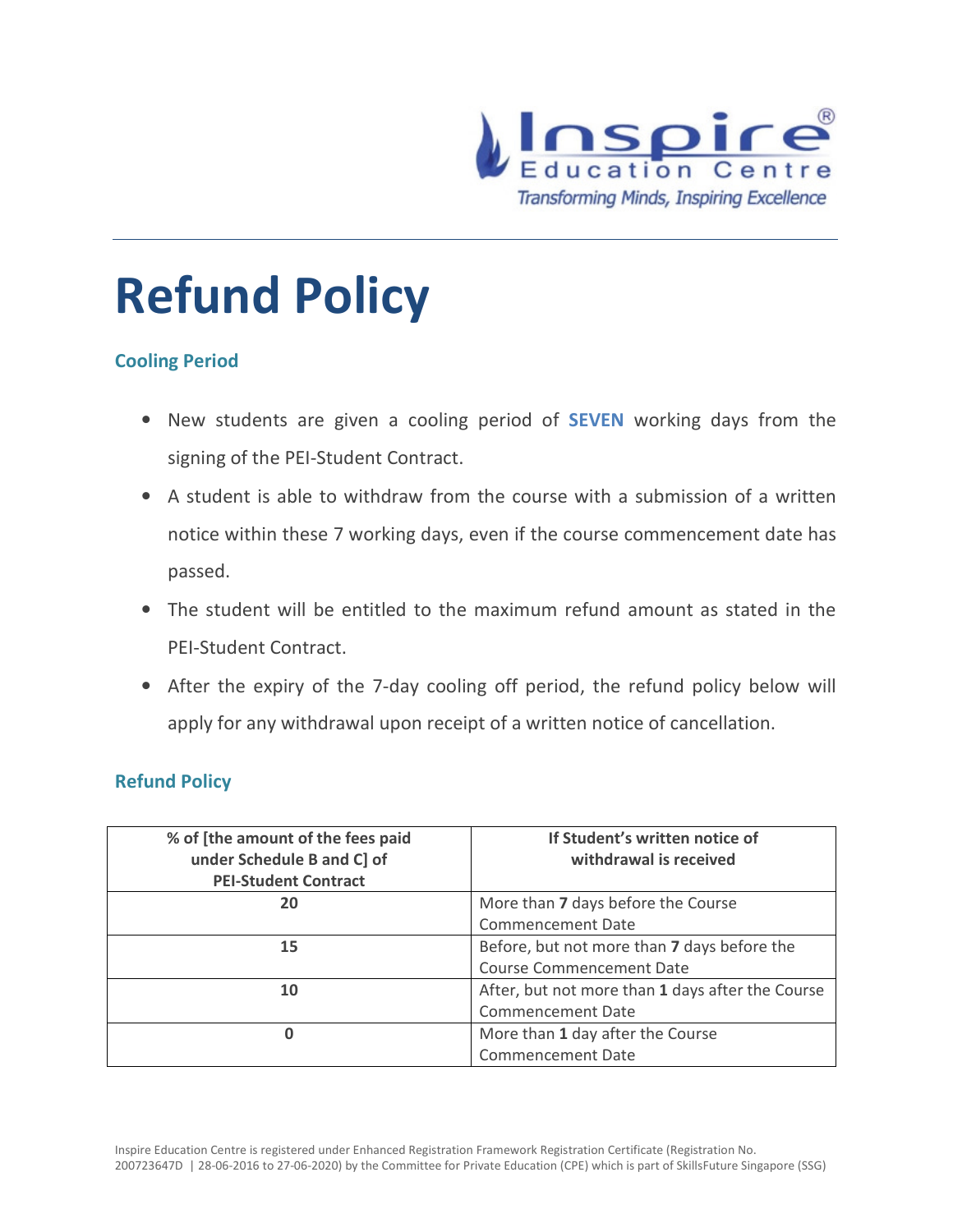

#### **Course Withdrawal or Subject Change**

- All Withdrawal and Subject Change applications have to be done in **person and by submitting hard copy of the withdrawal form**.
- All withdrawal forms have to be signed by Student and/or Parent / Guardian (for Student below 21 years old).
- Submit the Course Withdrawal Form or Subject Change Form at least **ONE calendar month** prior to the intended withdrawal or change date.

| <b>Example of Intended Change Date</b> | Due Date for Form Submission |
|----------------------------------------|------------------------------|
| 13 March 2020                          | <b>12 February 2020</b>      |

• Subsequent instalment payments may be waived or adjusted only if withdrawal or subject change request is made at least **ONE calendar month before the next instalment is due**.

#### **NS Deferment^**

- INSPIRE will assist male students who have received MINDEF letters to apply for NS deferment. Approval is subject to MINDEF's discretion.
- Students need to enrol for minimum of 3 subjects to be eligible.
- Administrative fees apply.

#### **Concession Card^**

• All Singaporean students aged 20 years and below are eligible to apply for Transitlink concession card. Upon approval students can enjoy concessionary travel for the duration of the course.

^ Students who withdraw from the course pre-maturely will have their Transitlink concession card or NS deferment cancelled within 7 days as they are no longer studying at the centre.